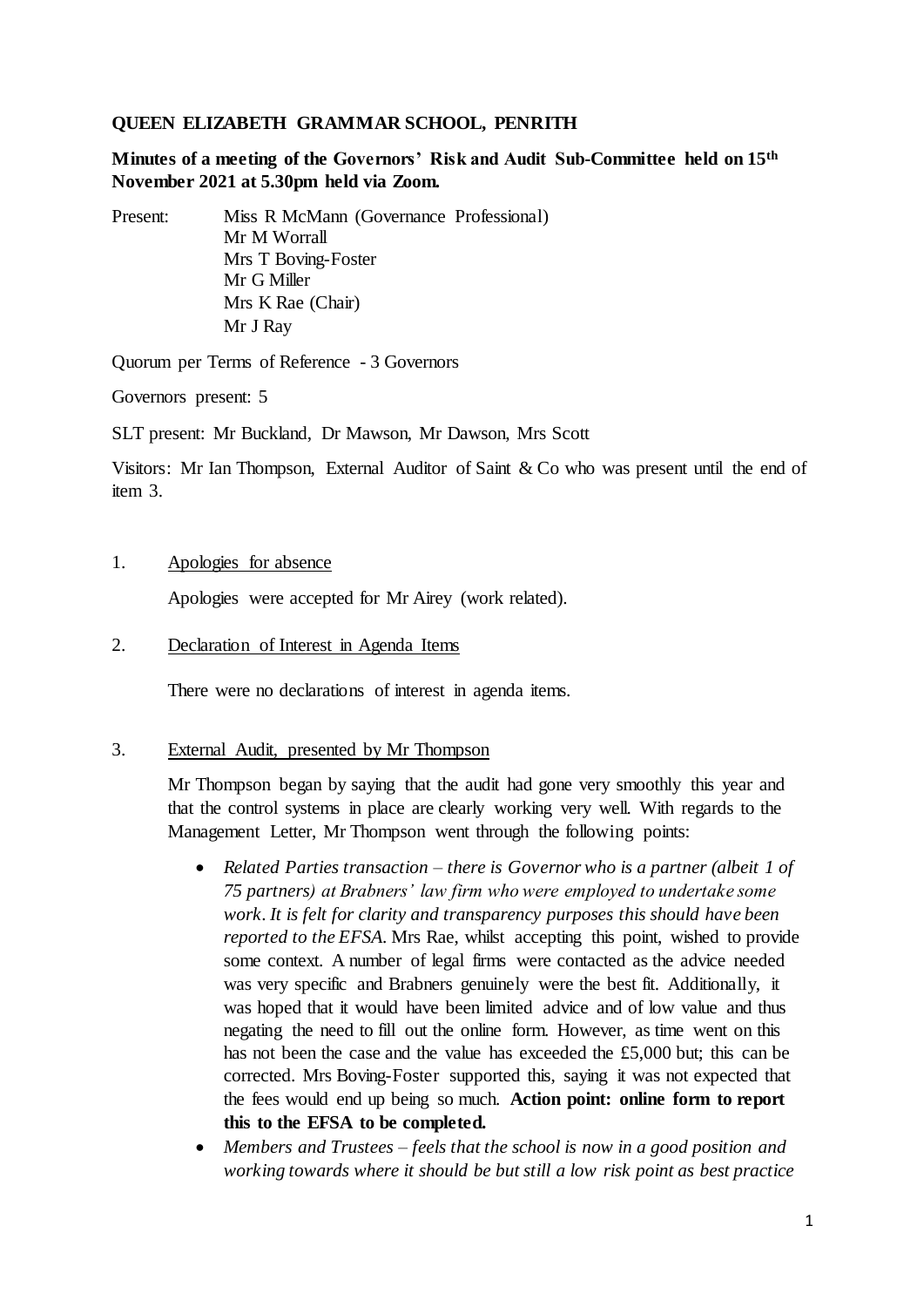*would be that no Members are also Trustees.* Mrs Boving-Foster reported that the Articles of Association are a work in progress (the draft is awaiting DfE approval) and have kept it as the majority of Members being non-Trustees. However, the Chair of Trustees is also a Member, partially due to difficulties in recruiting new Members and; also to ensure good communication between the two groups. Additionally, this is allowed under the new handbook so long as the majority of Members are non-Trustees. Thus, the plan is to work on getting new Members before any further changes are made. Mrs Rae agreed with Mrs Boving-Foster, adding that when she and Mr Hansford stepped down to comply with regulations, there would not have been enough Members had Mrs Boving-Foster in her capacity of Chair of Governors stepped down as well. **Mr Thompson felt that this was a very reasonable response and would add in this explanation.**

- *Members resigning in the last 12 months should have their details displayed on the website.* Mrs Rae highlighted that the Member in question is also a Governor and thus, his details are already there. Miss McMann also stated that there was some confusion as to whether the Chairs of the Finance and Education committees were ever actually legally Members in the first place and that was why they had not been included in this list. **Action point: this is to be removed from the Management Letter.**
- *Related Parties Form – there is one outstanding form to be completed and whilst it accepted that this Governor is unwell and on long-term absence, their form in the previous year did have a transaction on it and this is why it is a low point on the letter.* It was concluded that there have been no transactions in the past year with Cumbria Young Farmers and the school. **Action point: this is to be removed from the Management Letter.**

**To conclude Mr Thompson was happy to submit the accounts with a qualification due to the ongoing CIF issue in exactly the same way that the accounts were submitted last year. Mrs Rae agreed that this is the best way to proceed because not putting anything different to last year. Also, the school has corresponded with the Charities Commission and kept them informed of any updates.** 

Mr Thompson moved onto the Statutory Accounts. There is a difference of  $£32,000$ between the Statutory Accounts and Management Accounts. This is owing to the fact that the snack bar and decking expenditure has been moved into the fixed assets to depreciate over a ten year period. It was originally put through the Management Accounts to enable Mrs Scott to keep a close track of expenditure.

Mrs Rae made the following points:

- It would be useful to have key as to which Governor is in which committee
- Mr Martin needs to be added to the SLT list
- Move the paragraph about terminology of Governors and Trustees further on. *Mrs Boving-Foster answered that it was her desire to address and be clear on this right from the beginning and would still like it to be as early on as*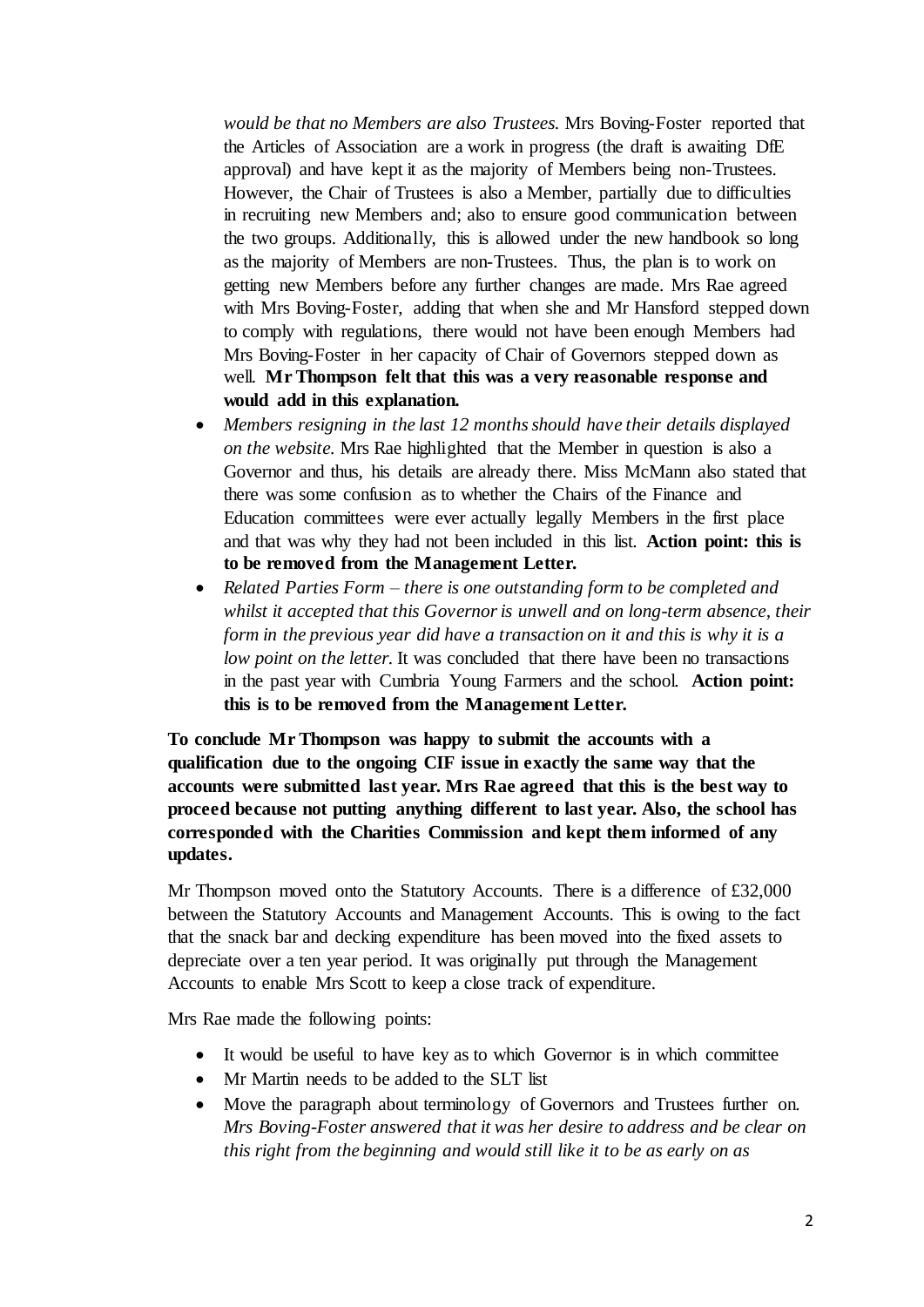*possible.* **It was agreed to move this further down to underneath the details of Trustees.** 

- Reserves Policy clarity needed that all Governors are happy with the figure of £200,000. **It was unanimously agreed that all were happy with this amount.**
- For the purpose of Mr Thompson, Mrs Rae wished that the committee confirmed they are comfortable that the school is a going concern. **It was unanimously agreed that all the school is a going concern.**
- Suggestion that more detail in the Governance Statement is given on the internal audit (i.e. what areas were looked at and what steps have been taken). **Action point: Mr Ray was happy with this and this will be added.**
- Note  $12$  confirmation that all were happy with the value of £8.89 million carried forward and that school were not aware of any major issues which would alter this figure drastically. **It was confirmed that the figure was realistic and all present were in favour of this.**
- Related Parties: remuneration is not a related party. Those who have relatives employed by school got the role in their own right and thus not a related party transaction. *Mr Thompson answered that this is just included for clarity purposes, without giving out any personal details. However, he added that this can be removed if feel strongly about it*. **It was agreed that as remuneration is not a related party that this should be removed.**

Thanks were given to Mr Thompson and his team for their time. Mr Thompson also wished to give his thanks to Mrs Scott for such a smooth audit. Mr Buckland added that it has been reassuring having Mrs Scott at the helm and the fact that this is such a good audit speaks volumes about her way of working. On behalf of Governors, Mrs Rae and Mrs Boving-Foster gave their thanks to Mrs Scott and the whole team.

# *Mr Thompson left the meeting.*

## 4. Internal Audit Update

Mr Ray reported that the second internal audit is scheduled for next Thursday to look at 6 months worth of accounts up to the end of August 2021. The intention is to report back before Christmas.

He said that Saints are happy with one internal audit per year and queried if it was an EFSA requirement to have two per year? Mrs Rae answered that it is possible to conduct one annually, however, it is perhaps easier to do two as otherwise you are trying to cover a whole year in one go.

## 5. Risk Register and the Plan to Update This

It was confirmed that the last time the Risk Register was updated and signed off was the December 2019. Thus, it was felt that it is time to update this. There was a